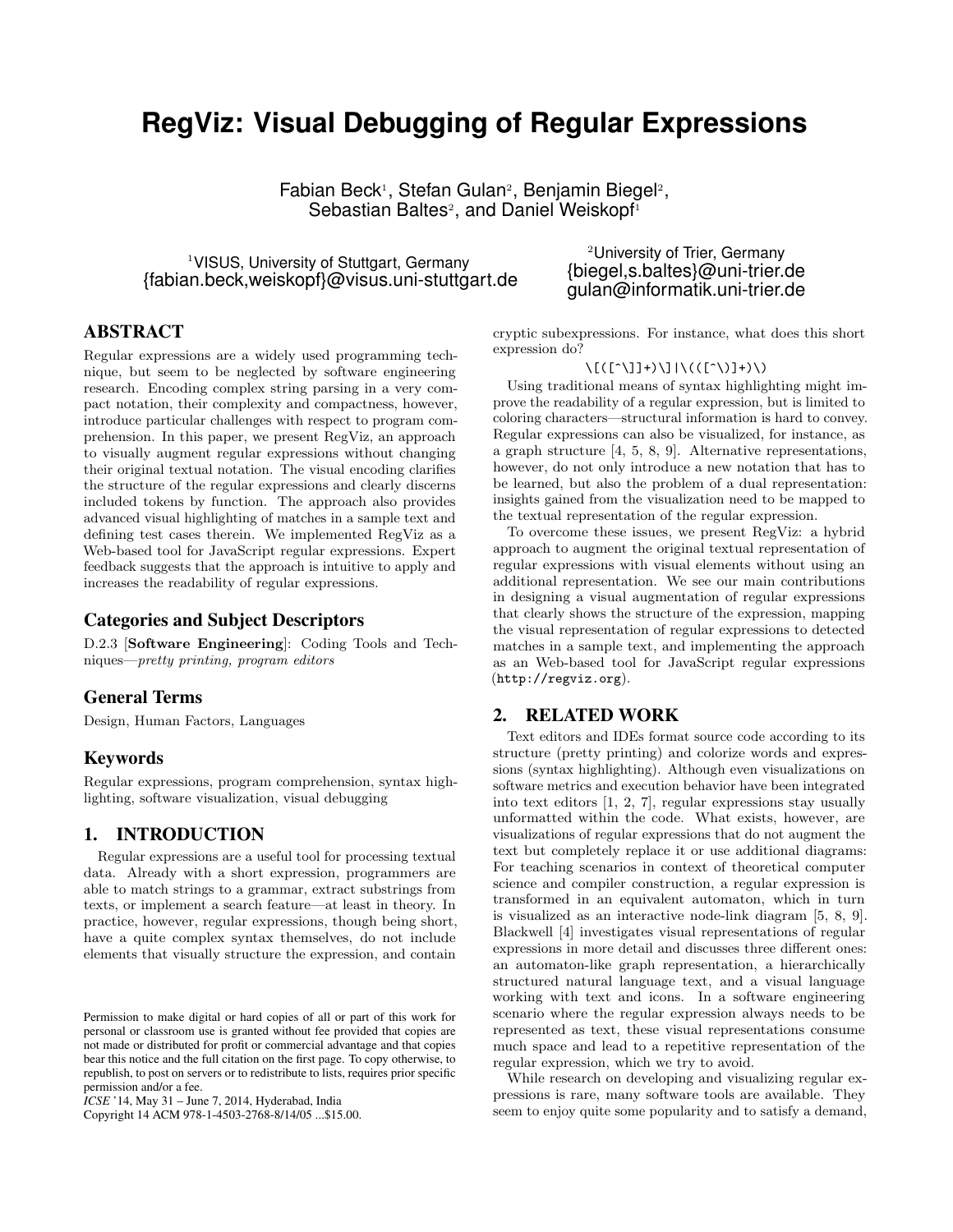

Figure 1: Interface of RegViz showing a (defective) regular expression for matching email addresses.

but systematic evaluations or research regarding their design space is completely lacking. We want to highlight  $Debuggex<sup>1</sup>$ and RegexBuddy<sup>2</sup> as particularly visual tools (Goyvaerts and Levithan [6] provide a more exhausitive list of tools). Debuggex shows the regular expression as a graph diagram additionally to representing it as color-coded text. Applying it to a sample text, a slider can be used to synchronously sweep through text and visualization; a list of tests can be specified. RegexBuddy organizes the interface in multiple views: additional to a color-coded regular expression, a treeview shows the hierarchical structure of the expression with nodes labeled in natural language; a debugging view illustrates the matching process. In contrast to our approach, Debuggex and RegexBuddy both require an additional representation for visualizing the structure of a regular expression.

# 3. REGVIZ APPROACH

Our vision was to improve the readability of regular expressions by enriching their textual notation with visual augmentations as a part of an interactive testing environment. In contrast to previous work, we wanted to avoid an additional representation and the drawbacks discussed that go along with it. We developed the RegViz approach and implemented a prototype as a Web-based tool for JavaScript regular expressions. The software itself is written in JavaScript and its visual appearance is specified in CSS. The full user interface is depicted in Figure 1 visualizing a complex regular expression for matching email addresses. The interface is split into three parts: At the top, a text area shows a visually augmented regular expression, which is editable like plain text though being surrounded by visual elements. Below, a sample text with specified tests can be inserted; the regular

expression is applied to this text and matches are visualized. Finally, a legend on the right side explains the encoding.

# 3.1 Visually Augmented Regular Expressions

The heart of the approach is the visual enrichment of regular expressions. The design as illustrated in Figure 1 highlights the structure of a regular expression mainly through horizontal lines top and bottom of the expression and discerns special-purpose tokens by color. In the following, we enumerate the syntactic constituents of regular expressions, recapitulate their use, and comment on our design decisions for each.

One of the most important augmentations are those that clarify the structure of a regular expressions—something that is nearly concealed in its plain-text representation. First, regular expressions include parentheses to group tokens within the expression; these *capturing groups* can be used for referencing (matched) parts of the regular expression when postprocessing the matches. In JavaScript, group ID \$1 refers to the first group (with respect to opening parentheses), \$2 to the second etc. Our tool exposes groups through horizontal lines attached to the bottom of the expression. The stacking of these lines reflects the nesting hierarchy of groups. The start and end positions of a group are marked by vertical lines and the group ID is provided below.

$$
\frac{\left(\frac{a}{\sin\left(\frac{b}{\sin\left(\frac{c}{\sin\left(\frac{c}{\sin\left(\frac{c}{\sin\left(\frac{c}{\sin\left(\frac{c}{\sin\left(\frac{c}{\sin\left(\frac{c}{\sin\left(\frac{c}{\sin\left(\frac{c}{\sin\left(\frac{c}{\sin\left(\frac{c}{\sin\left(\frac{c}{\sin\left(\frac{c}{\sin\left(\frac{c}{\sin\left(\frac{c}{\sin\left(\frac{c}{\sin\left(\frac{c}{\sin\left(\frac{c}{\sin\left(\frac{c}{\sin\left(\frac{c}{\sin\left(\frac{c}{\sin\left(\frac{c}{\sin\left(\frac{c}{\sin\left(\frac{c}{\sin\left(\frac{c}{\sin\left(\frac{c}{\sin\left(\frac{c}{\sin\left(\frac{c}{\sin\left(\frac{c}{\sin\left(\frac{c}{\sin\left(\frac{c}{\sin\left(\frac{c}{\sin\left(\frac{c}{\sin\left(\frac{c}{\sin\left(\frac{c}{\sin\left(\frac{c}{\sin\left(\frac{c}{\sin\left(\frac{c}{\sin\left(\frac{c}{\sin\left(\frac{c}{\sin\left(\frac{c}{\sin\left(\frac{c}{\sin\left(\frac{c}{\sin\left(\frac{c}{\sin\left(\frac{c}{\sin\left(\frac{c}{\sin\left(\frac{c}{\sin\left(\frac{c}{\sin\left(\frac{c}{\sin\left(\frac{c}{\sin\left(\frac{c}{\sin\left(\frac{c}{\sin\left(\frac{c}{\sin\left(\frac{c}{\sin\left(\frac{c}{\sin\left(\frac{c}{\sin\left(\frac{c}{\sin\left(\frac{c}{\sin\left(\frac{c}{\sin\left(\frac{c}{\sin\left(\frac{c}{\sin\left(\frac{c}{\sin\left(\frac{c}{\sin\left(\frac{c}{\sin\left(\frac{c}{\sin\left(\frac{c}{\sin\left(\frac{c}{\sin\left(\frac{c}{\sin\left(\frac{c}{\sin\left(\frac{c}{\sin\left(\frac{c}{\sin\left(\frac{c}{\sin\left(\frac{c}{\sin\left(\frac{c}{\sin\left(\frac{c}{\sin\left(\frac{c}{\sin\left(\frac{c}{\sin\left(\frac{c}{\sin\left(\frac{c}{\sin\left(\frac{c}{\sin\left(\frac{c}{\sin\left(\frac{c}{\sin\left
$$

Another structural element in a regular expression is a vertical bar character, which denotes the alternation operator: either the subexpression to the left or right of the operator has to be matched. We highlight this inconspicuous, yet important token by using a light purple background.

Regular expressions further allow us to specify a number of repeated consecutive matchings of the same subexpression. This is denoted by postfixing this subexpression—which may be a single character, a set of characters, or a group—with

<sup>1</sup> https://www.debuggex.com/

 $^{2}$ http://www.regexbuddy.com/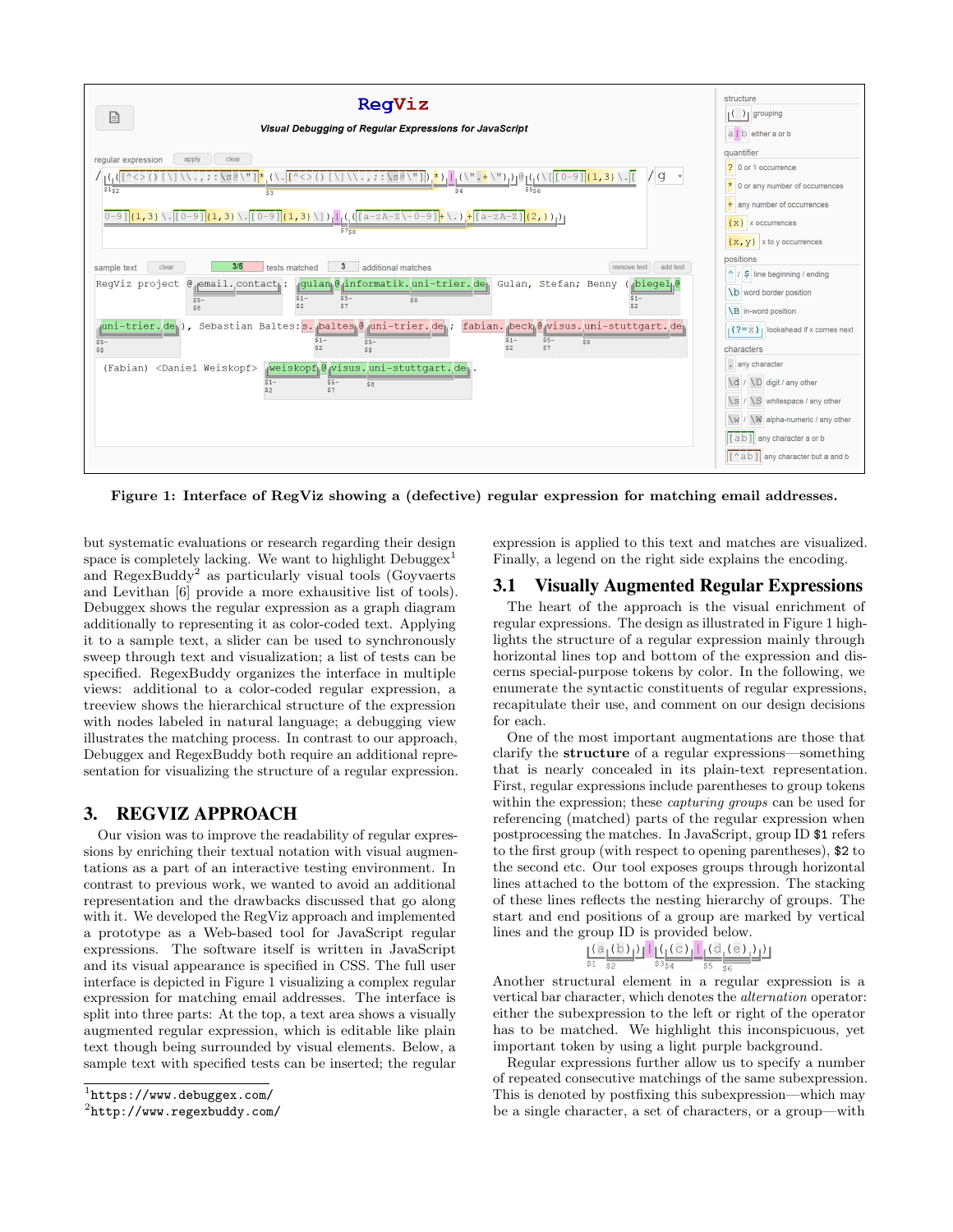a quantifier operator. A quantifier is any of  $\frac{1}{2}$ ,  $\frac{1}{2}$ ,  $\frac{1}{2}$ , or a range in curly brackets (e.g.,  $(1,3)$ ). A yellow horizontal gradient identifies quantifier occurrences quite prominently. The gradient is darker to the left to emphasize the association with the left subexpression, i.e., the postfix character of quantifiers. The range of a quantifier's influence is visualized by an additional yellow line above characters (e.g.,  $a^*$ ) and character sets (e.g.,  $\overline{[\mathbb{A}^{-z}]}^*$ ) and below groups (e.g.,  $\overline{[\mathbb{A}^{z}]}^*$ ).

An *anchor* specifies a **position** at which a match is allowed to occur. Possible anchors are  $\hat{\ }$ ,  $\hat{\ }$ ,  $\hat{\ }$ , or  $\hat{\ }$ , indicating the beginning or ending of a line or a word. A light blue background clearly discerns anchors from other entities so that they cannot be mistaken for plain characters. A related concept is the lookahead, which defines the context that must follow a match. A lookahead may be positive:  $(?=r)$ , or negative:  $(?)r$ , where r is again a regular expression. This makes the lookahead a postfix operator of arbitrary complexity. As illustrated in the following example, we visualize lookahead subexpressions like a special group, marked by a blue bottom line, which integrates into the nesting of groups. The start and end of the lookahead are highlighted in light blue to make them instantly distinguishable from start and end of capturing groups.

 $\frac{(\texttt{University})}{(c - 1)^2}$ 

Finally, the atomic building blocks of every regular expressions are the specific characters that should be matched. While most characters can be included in an expression 'as is', some need to be escaped because they have a special meaning otherwise. Both escaped and non-escaped plain characters have a light gray background and are separated by small white gaps (e.g.,  $a \setminus [\, \cdot \, b \leq \,)$ ). It is further possible to specify sets, or classes, of characters in square brackets: we visualize these by adding a top border to the subexpression in square brackets (e.g.,  $\sqrt{[\mathbb{A}-\mathbb{Z}]}$ ). By starting the selection with  $\hat{ }$ , character sets enumerate the characters that should not be included; we use dark red instead of dark green for the top border to indicate this kind of negative selection  $(e.g., \sqrt{[\Delta Z]})$ . Certain frequently occurring classes are given short placeholders. For example,  $\cdot$  denotes any character,  $\setminus$ d denotes a digit,  $\setminus$ D represents every character but a digit, etc. Those expressions are discerned from plain characters by a slightly darker background color.

## 3.2 Visually Indicated Matches and Testing

The regular expression is applied to a sample text. If the expression has valid syntax, all detected matches are marked as gray boxes in the sample text. There matching mode can be selected by the combo box next to the expression: the flag g, for global, specifies that all matches should be identified instead of just the first while flag i switches from case-sensitive to case-insensitive mode.

Groups in regular expressions correspond to certain substrings of the match. Programmers might use groups for structuring the regular expression as well as for referencing a part of a match. In the process of debugging a regular expression, the group structure in the match could provide details on an error in the expression. We thus visualize the groups in the matches as well, using the same bottom lines and labels that highlight the groups in the expression.

|  |  |  |  | ifabian beck @wisus uni-stuttgart de |  |  |
|--|--|--|--|--------------------------------------|--|--|

| $1 -$<br>$\cdot$ | ×. | ۰<br>$\sim$ $-$ |  |  |
|------------------|----|-----------------|--|--|
|                  |    |                 |  |  |

Due to alternation operators and quantifiers, it is possible that some groups are not matched and represented within the match (e.g., missing group \$4 in the above example). Please note that, in contrast to highlighting in regular expressions, several groups may start at the same text positions; labels, hence, need to be aggregated at these positions (e.g.,  $$5-$8$ ). The representation of a group in the regular expressions is connected to the representation of the same group in the sample text through interaction: hovering the mouse over the opening or closing parenthesis of the group in the regular expression, the group markers are highlighted in blue color in both the regular expression and the sample text.

We also integrated a simple testing feature into RegViz, which—in contrast to Debuggex—does not require an additional view. A test is a user-defined substring of the sample text, which should be matched by the regular expression. A statistic above the sample text window summarizes how many of the specified tests are matched and whether additional matches (that do not cover specified tests) exist. Matched tests in the sample text are marked with a green box, nonmatched tests with a red one. Tests can be added and removed by marking the respective text with the mouse and clicking the add or remove button next to the text field. Theses tests are basically regression tests that are applied whenever the regular expression is changed. They, hence, could indicate that a change has introduced a new bug when tests that matched before do not match anymore. As well, users might specify tests in the sample text before writing the regular expression—a form of test-driven development [3].

### 3.3 Application Example

Discussing RegViz in a realistic application, we take a closer look at the email example in Figure 1. The regular expression shows a slightly modified version of a solution originally posted at stackoverflow.com by Peter Mortensen<sup>3</sup>. The sample text that we use for testing consists of names and addresses in various notations, also including a substring that only looks like an email address (@email.contact). For illustration purposes, we introduced a bug into the regular expression such that not all email addresses in the sample text are matched, but the fake email address is.

Although matching of email addresses sounds like a simple problem, a generic solution is quite complex. The presented variant consists of two main segments, which are quickly identified by looking at the nesting structures of groups: the local part of the address in front of @ (group \$1) and the domain part after (group \$5). Either part is split by an alternation operator: the local part either consist of sequences of certain characters

#### $[(^{\wedge}$   $\langle$   $\rangle$  ( )  $[\ \rangle]$   $\setminus$   $\setminus$  ,  $\mathfrak{z}$  :  $\setminus$  s  $(^{\wedge}$   $^{\vee}$   $]$   $\star$

separated by fullstops (group \$2) or arbitrary characters enclosed in quotation marks  $\mathbb{R}^n$ . (group \$4); the domain part is either an IP address (group \$6) or a resolved Internet domain (group \$7). Without visual augmentation, the example is very difficult to read, not only because of its length but also because non-escaped parentheses are used in sets as plain characters (see character set above) and can be easily mistaken for closing group parentheses.

In the sample text, all five email addresses are marked as tests, but only three of them are matched correctly. The

 $^3$ http://stackoverflow.com/questions/46155/ validate-email-address-in-javascript